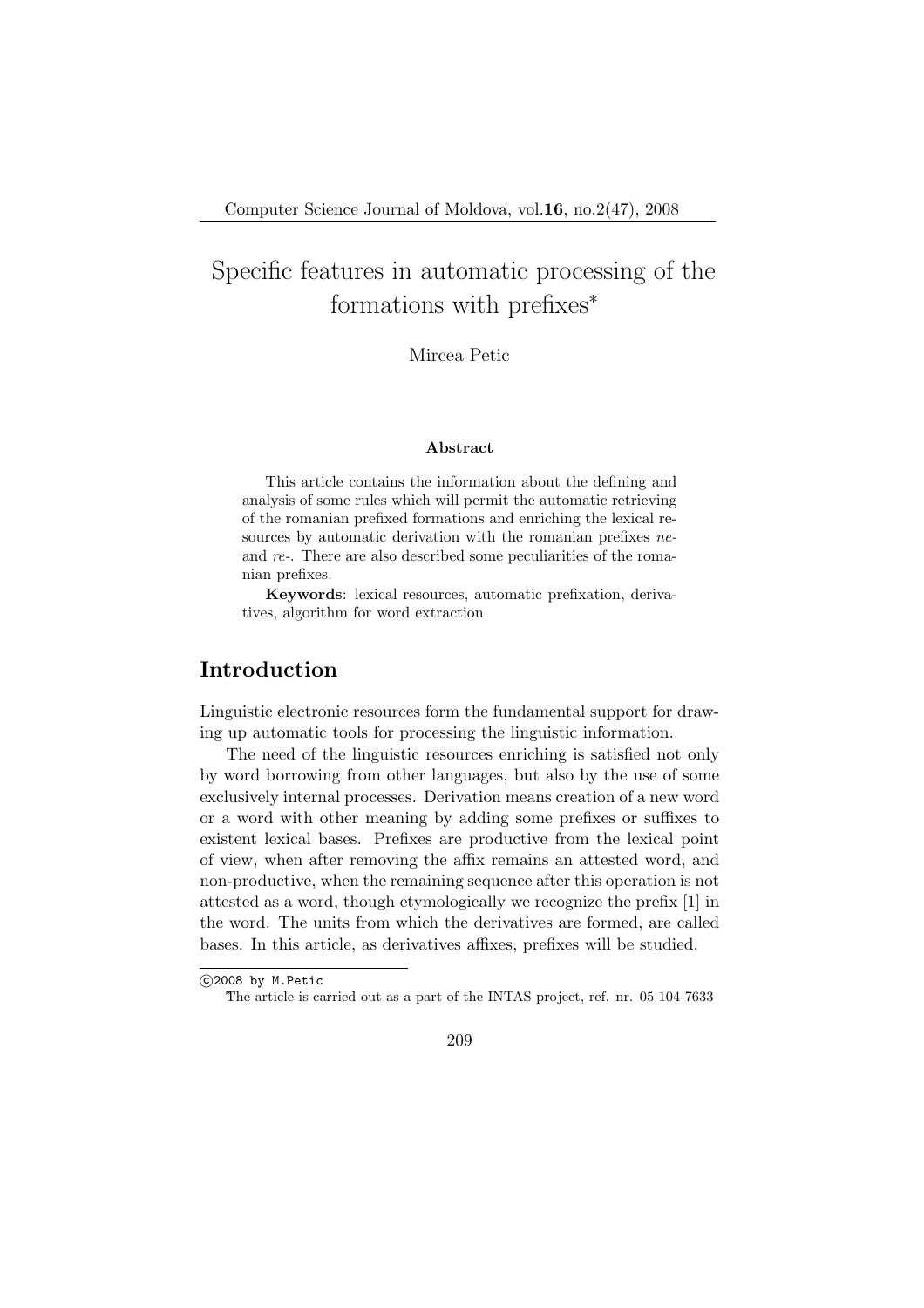The scope of this article is the defining and analysis of some rules which will permit the automatic retrieving of the formations with prefixes and enriching the lexical resourses by automatic derivation with the romanian prefixes ne- and re-.

### 1 The classification of the prefixes

The 86 Romanian simple prefixes described in [2] can generate 5680 derivatives. These derivatives can be classified in four fundamental categories, such as:

- inherited derivatives from Latin, for example, (a)  $\hat{in}$  chide (in engl. (to) close), (a) deschide (in engl. (to) open), (a) rămîne (in engl. (to) remain);
- borrowing from other languages, for example, *deservire* (in engl. service), nonsens (in engl. nonsense), prefabricat (in engl. pre $fab$ );
- $\bullet$  imitations by foreign models, for example, *concetatean* (in engl. fellow citizen), (a)  $\hat{i}$ ntrevedea (in engl. (to) discern);
- Romanian internal creations, for example, (a) *dezrobi* (in engl. (to) emancipate), nefericit (in engl. unhappy), (a)  $\hat{i}n\hat{j}n\hat{k}$  (in engl. (to) wean).

The compound prefixes obtained from two simple prefixes as a unique element of derivation are: apar-, metem- and meten-, ram- and ran-, rim- and rin-, sco-, sper-. It is worth mentioning that compound prefixes, analysed together with the wordbase and not relating to a formation prefixed before with one of the prefixes, we do not confuse with a double successive prefixation, for example, in  $pre/str\check{a}nepot$  (in engl. the son or daughter of the / great-grandson), or (a) re/înscrie (in engl. (to)  $re/write\ down$ ).

Developed prefixes, that result from combination of a simple prefix with a non-prefixal element, an insignificant fragment of a prefix or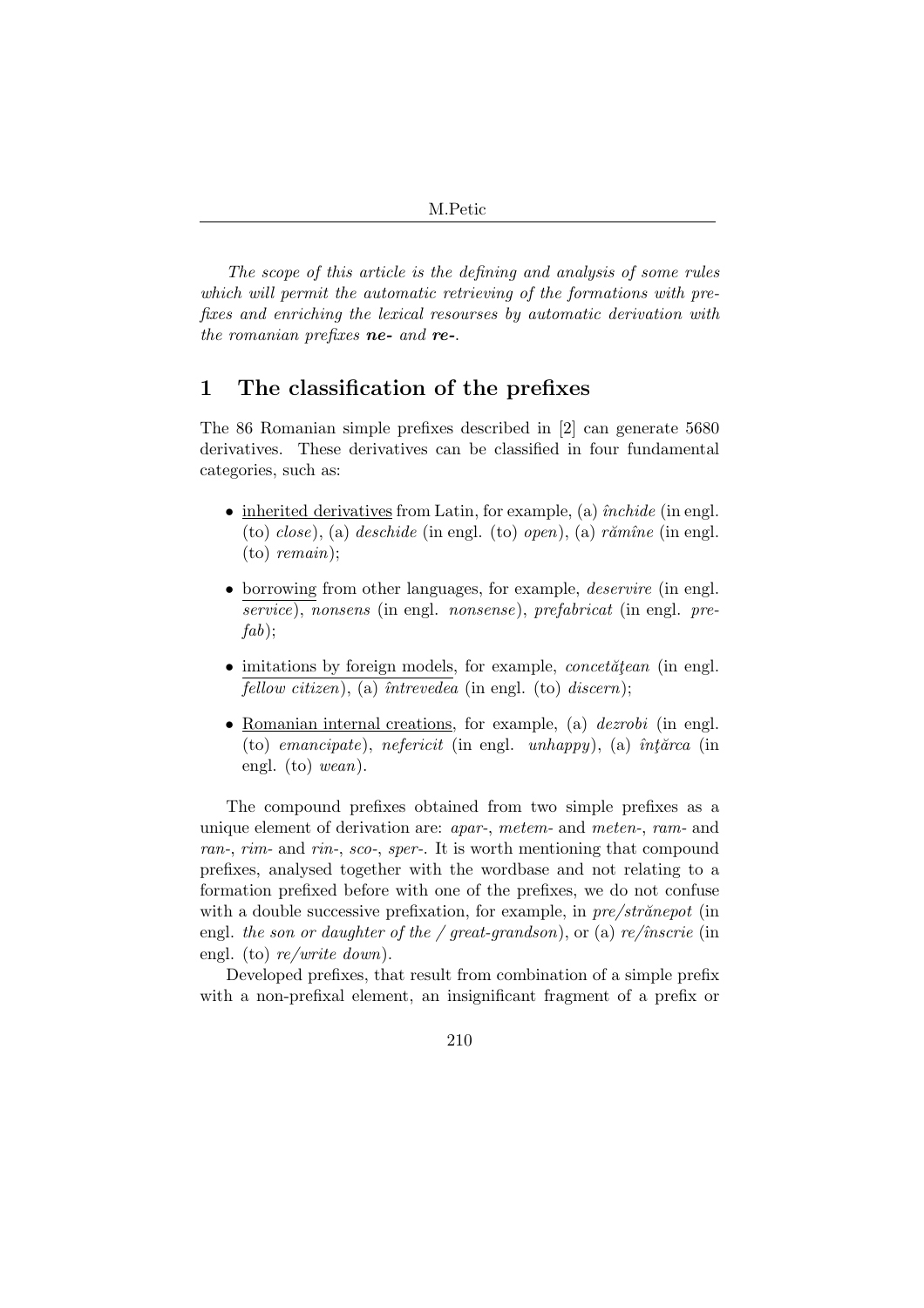a root, are: *destr*- (destrauri), *pres*- (presfira),  $z\breve{a}s$ - ( $z\breve{a}stimp$ , in engl. period). Sometimes it is difficult to distinguish a compound prefix from a developed one. Thus, a complex prefix  $n\check{a}s$ -, based on a simple prefix  $n\check{a}$ -, may be considered compound with simple prefix  $s$ - ( $z$ -) in formations such as *n* $\check{a}z \check{b}$  at and developed in *n* $\check{a}z \check{c} \check{d}$  or *n* $\check{a}z \check{c} \check{d} \check{c}$  (in engl. to spoil), where z- is recognized because of false analysis of the word văzduh (in engl. air) or (a) dezvăța (in engl. (to) unlearn) [1].

As to the prefix's etymology, 12 prefixes are inherited from Latin (des-,  $\hat{i}n$ -,  $str\check{a}$ -), 13 – from Slavic (ne-, r $\check{a}s$ -), 18 came from ancient Greek, being taken by a Slavic or Latino-Romanic intermediate (anti- , arhi-, hiper-, hipo-) [3]. 29 prefixes with a multiple etymology are neologic inherited from Latin, French and/or Italian (ante-, circum-,  $co(n)$ -, contra-, ex-, extra-, non-, post-, re-, ultra-).

# 2 Some quantitative characteristics of the prefixes

Traditionally prefixes are described by a limited set of features: etymology, derivational model (with pointing the part of speech of the obtaining word and of its bases, for example, the verb (a) dezdoi (in engl. (to) unbend) is constructed from the numeral doi (in engl. two) and the prefix dez-) and the meaning of the obtaining word. Step by step derivational models began to be characterized by a set of qualitative attributives, such as: utility, regularity, productivity, frequency, etc. There aren't clear definitions of those notions. That is why we can only suppose the real meaning of those terms. Only formulating a set of quantitative definitions allow us to obtain some of the quantitative characteristics for the derivational affixes [4].

By number of the registered derivatives in [2], the most productive prefixes are  $\hat{u}$ - (their number is 571), ne- (449), des- (395), re- (338).

In [5] it had been established some quantitative characteristics for these romanian prefixes, namely: number of words which begin with these prefixes, number of the derivatives with these prefixes, the repartition of letters which follow after the mentioned prefixes, the distri-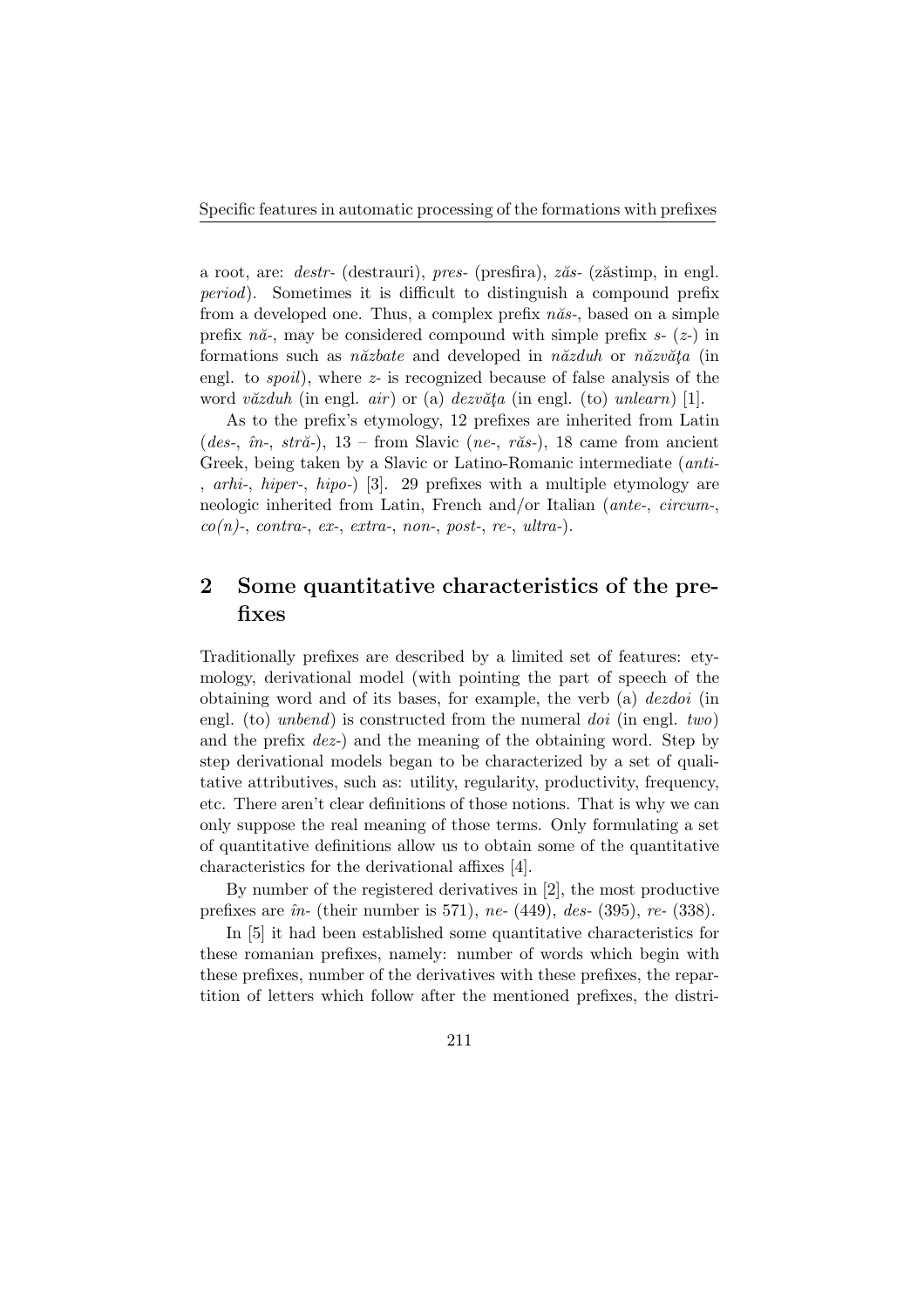bution of the parts of speech (noun, adjective, verb) for every prefix mentioned above.

The romanian prefix  $\hat{m}$ - can be attested in four different phonological forms, namely in-, im-,  $\hat{m}$ - and  $\hat{m}$ -. One of them is a phonetic variant  $\hat{i}m$ - before b, p consonant, for example, (a)  $\hat{i}m\hat{a}t$  r $\hat{i}n\hat{i}$  (in engl. (to) grow old), (a)  $\hat{i}mp\check{a}rti$  (in engl. (to) divide), etc. Sometimes it is possible that the romanian prefixes  $\hat{m}$ - and  $\hat{m}$ - are attested as the prefixes in- and im-. The romanian prefix ne- has no other literary phonetic variants. The prefix des- has the following literary phonetic variants: dez-, before the roots that begin with a (semi)-vowel or a voiced consonant and de- obvious before the roots that begin with s,  $\delta$ . The prefix re- is a neologic prefix and sometimes substitues the ancient variant  $r\check{a}$ -. As a source for establishing these quantitative characteristics served [5], that contains about 30 thousands words divided in flection groups depending on their forming way. These words are grouped by part of speech, but the noun is classified also into gender. It permits to establish the announced quantitative characteristics mentioned above. These characteristics has been obtained by some programs developed in C programming language.

Taking into account all phonological forms of prefix  $\hat{u}$ - for every form  $(in-, im-, \hat{m}$ - and  $\hat{i}m$ -), some specific quantitative characteristics have been found. Thus, it has been calculated the number of words that began with the particles in-, im-,  $\hat{m}$ - and  $\hat{i}m$ -. The total number of these words is 1145 [5].

The same situation is also with the prefix re- which has another phonological form  $r\check{a}$ -, but it is an old one. For the prefix *des*- it has been calculated separately the quantitative characteristics for phonologic forms *des-* and *dez-*. As the romanian prefix *ne-* has no phonological variants, in the calculations only this particle has been considered. The details of quantitative characteristics for these prefixes are presented in Table 1.

Taking into consideration the information obtained and arranged in Table 1 we can say that there are four letters, namely  $\check{a}$ ,  $k$ , q and y, before which the particles mentioned above have not been found. In addition, the words in which the presence of the prefix is recognized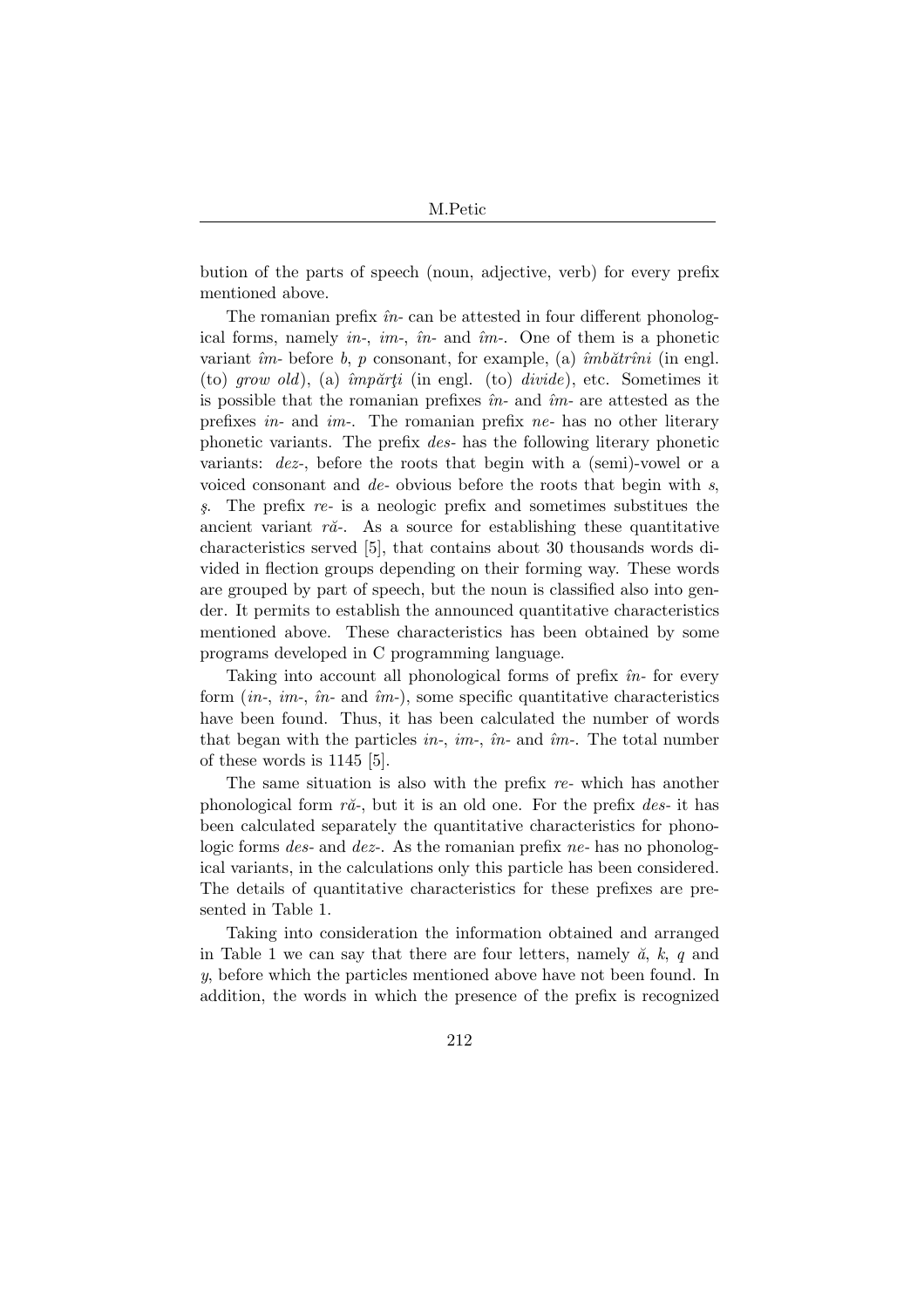| pre-    | pho-                             | num-   | num-    | $\%$ | part                  | total          | conso-         | vowels         |
|---------|----------------------------------|--------|---------|------|-----------------------|----------------|----------------|----------------|
| fixes   | netic                            | ber of | ber of  |      | of                    | let-           | nants          |                |
|         | vari-                            | words  | deriva- |      | speech                | ters           |                |                |
|         | ants                             |        | tives   |      |                       |                |                |                |
| in      | în                               | 583    | 107     | 18   | V, N, A               | 21             | 17             | $\overline{4}$ |
|         | $\operatorname{in}$              | 360    | 47      | 13   | N, V, A               | 14             | 9              | 5              |
|         | im                               | 126    | 15      | 12   | N, V, A               | 7              | $\overline{2}$ | 5              |
|         | îm                               | 79     | 19      | 24   | $\overline{V}$ , N, A | $\overline{2}$ | $\overline{2}$ | $\theta$       |
| ne      |                                  | 216    | 36      | 17   | N, A, V               | 19             | 14             | 5              |
| des     | $\mathrm{des}$                   | 191    | 39      | 20   | V, N, A               | 13             | 8              | 5              |
|         | $\mathrm{d}\mathrm{e}\mathrm{z}$ | 101    | 48      | 47   | V, N, A               | 12             | 7              | 5              |
| re      |                                  | 454    | 81      | 18   | N, V, A               | <b>20</b>      | 15             | $\overline{5}$ |
| average |                                  |        | 21      |      |                       |                |                |                |

Table 1. The quantitative characteristics for the phonetic variants of the studied prefixes [5]

where V denotes the verb,  $N -$  the noun and  $A -$  the adjective.

by relating it to a wordbase existent in Romanian language represent about a fifth part of the words that began with these particles. In general, more often we find consonant after the studied particles. The words that begin with the mentioned particles more often are nouns as a part of speech, then come the words that are verbs and finally adjectives. Actually, some prefixes contain more phonological forms and it makes more difficult to establish some quantitative characteristics.

# 3 Retrieving analysable formations with prefixes from a lexicon

For all categories of formations only the words in which the prefix presence was distinguished by referring to a wordbase existent in the Romanian language had been taken into considerations [2]. They can be grouped in derivatives of the type: analyzable, semianalyzable, and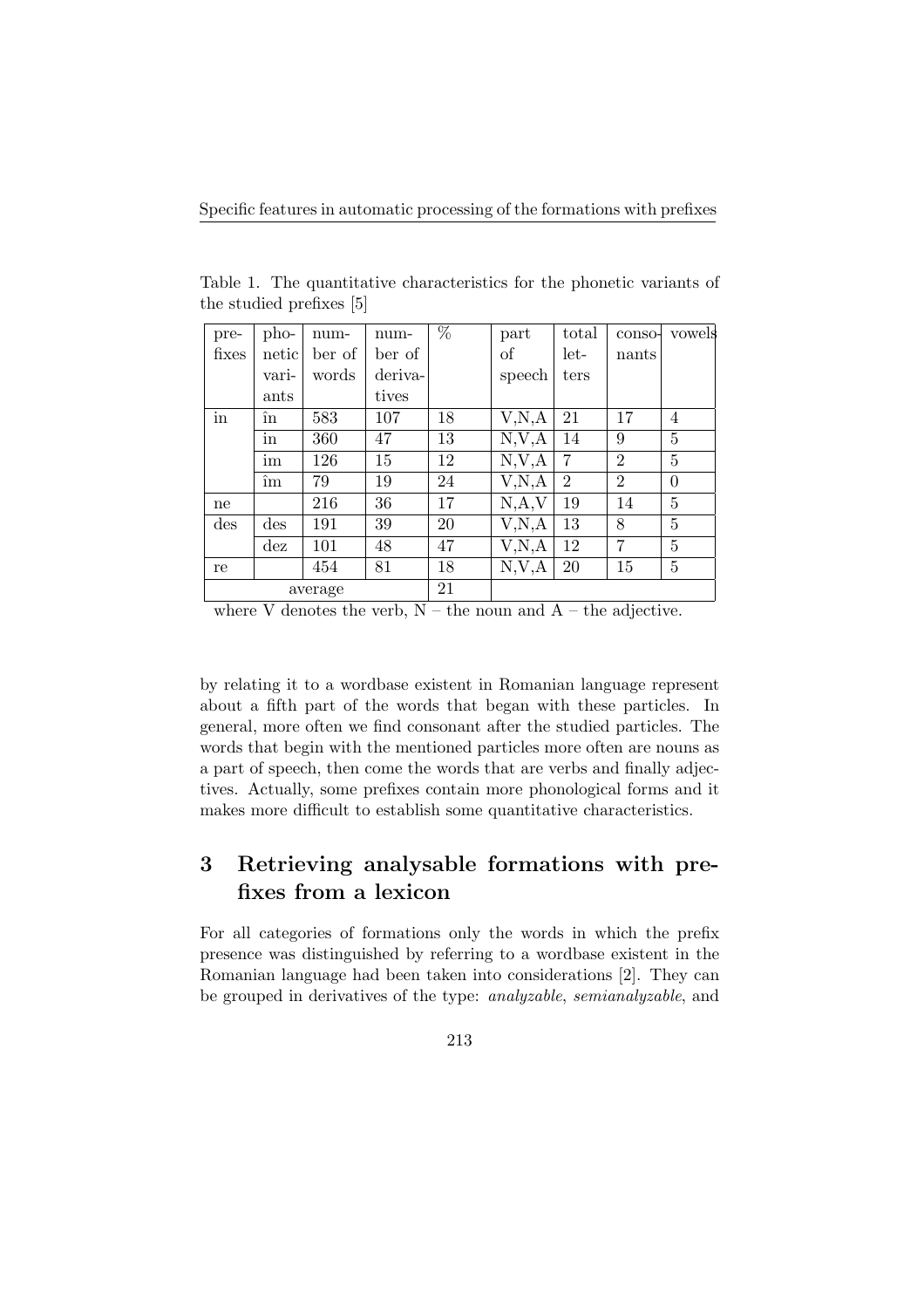non-analyzable. In the analyzable formations both are distinguished either the prefix or the wordbase. For example, in the word *poimîine* (in engl. the day after tomorrow), poi- is the prefix, and mîine (in engl. tomorrow) is an adverb (wordbase).

As a source for analyzable formations with simple prefix extracting a lexicon<sup>1</sup> had served which contains not only graphic representations of the words, but also its part of speech. This lexicon contains reusable resources of Romanian language (it has approximately 100000 of wordbases). It needs to be mentioned that a word can have several entrances for different parts of speech [7].

Besides the lexicon it was used a list of 86 simple prefixes that are registered in [2]. Also phonological forms of those prefixes had been added. Being important the peculiarity of those prefixes and derivatives described above the algorithm for automatic extraction of the analysable formations with simple prefixes had been developed. Lately it was implemented in a program written in C programming language.

Taking into account the peculiarity of the Romanian simple prefixes and of the available lexicon a simple but distinctively used for automatic extraction of the analysable formations with simple prefixes algorithm had been elaborated. The essence of the algorithm is the following: it reads a prefix and when listing the words from a lexicon, chooses those that can be integrated in the established constrains, namely if after removing the prefix it remains an attested in the dictionary word and its part of speech coincides with the initial one. Corresponding to this algorithm, it could be added also the instructions for counting both the analysable formations and of the words which begin with the particles that coincide with the respective prefixes [8].

Using the program, the analyzable formations with simple prefixes had been found and extracted for all prefixes mentioned in [2]. In Table 2 the concrete numbers of the analyzable formations for the ten most numerous prefixes obtained with described program comparatively with those in the source [2] are given. The results presented in this table are expectable for some prefixes, but for the other are really amazing.

<sup>&</sup>lt;sup>1</sup>The lexicon is available on the site http://imi201.math.md/elrr/

<sup>214</sup>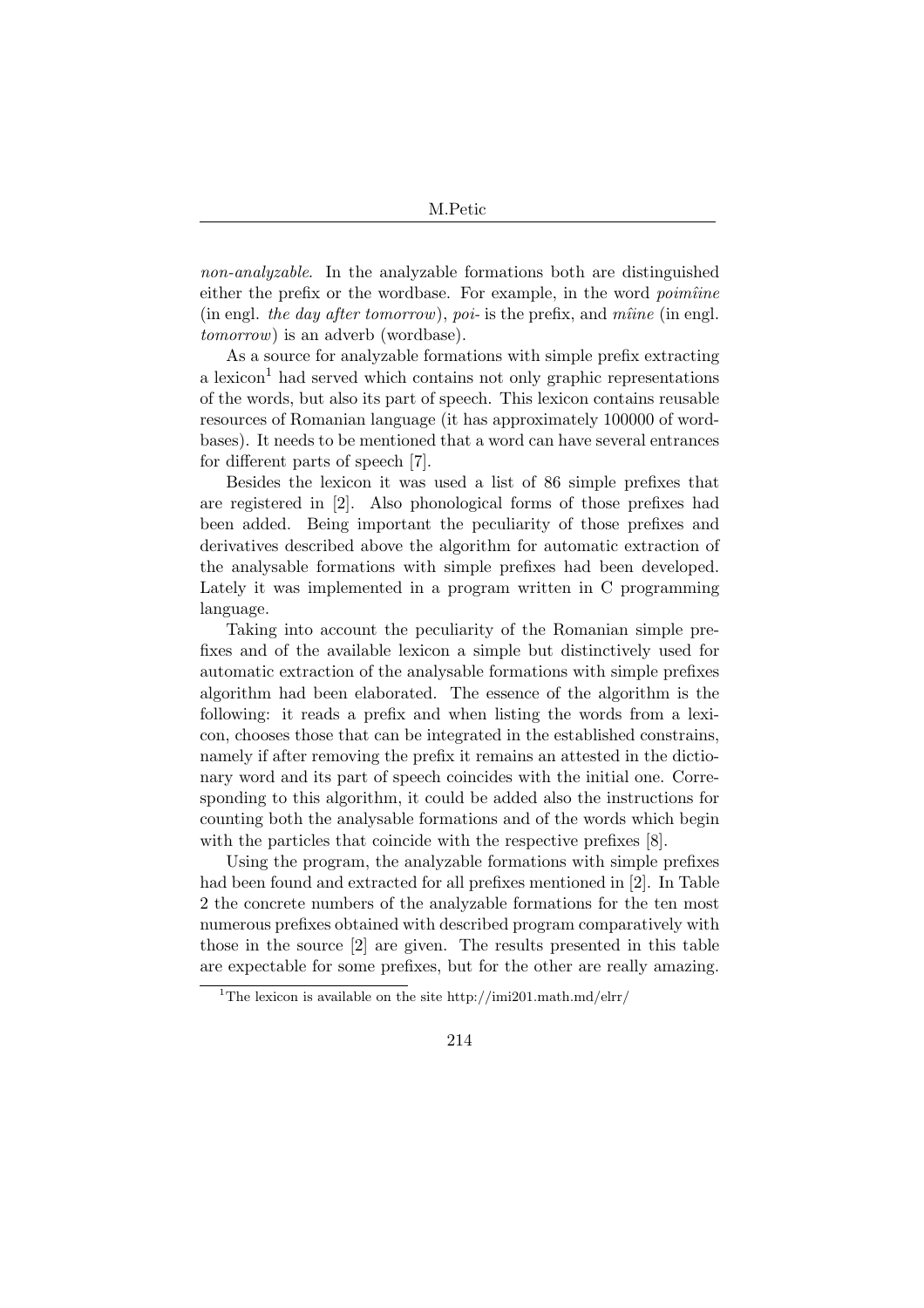| prefixes | NAF program | NAF source $[2]$ |
|----------|-------------|------------------|
| ne-      | 1500        | 449              |
| re-      | 970         | 338              |
| de-      | 702         | 250              |
| in-      | 632         | 217              |
| $a-$     | 610         | 276              |
| $S-$     | 474         | 73               |
| pre-     | 441         | 186              |
| $CO-$    | 338         | 19               |
| con-     | 282         | 106              |
| anti-    | 257         | 281              |

Table 2. The number of analysable formations (NAF)

Verifying the analyzable formations with the prefixes  $ne$ - and  $re$ - we can say that the precision of a good word selection is very high, the cases of the word of the kind rece (in engl. chill) are singular. The same can be said also about the prefixes pre-, con- and anti-.

For the other prefixes many words had been obtained that were not analyzable formations with these prefixes, for example for the prefix s-: scară (in engl.  $ladder$ ), seră (in engl.  $hothouse$ ), and so on. But the number of analyzable formations with the prefix *anti*- is not greater that those registered in [2]. So it can be presumed that some of the words are not present in any of lexicographic sources.

In order to retrieve analysable formations with compound prefixes it was used the same algorithm described in [2] and a program in C programming language has been developed on its base.

The concrete data obtained by the mentioned above program for 10 compound prefixes, comparatively with those presented in [2], are given in Table 3. In this table we can bring into evidence the big number of analysable formations obtained by program comparatively to the number recorded in [2] for the compound prefixes ra- and sco-. It can be explained by confusing the prefixation with double successive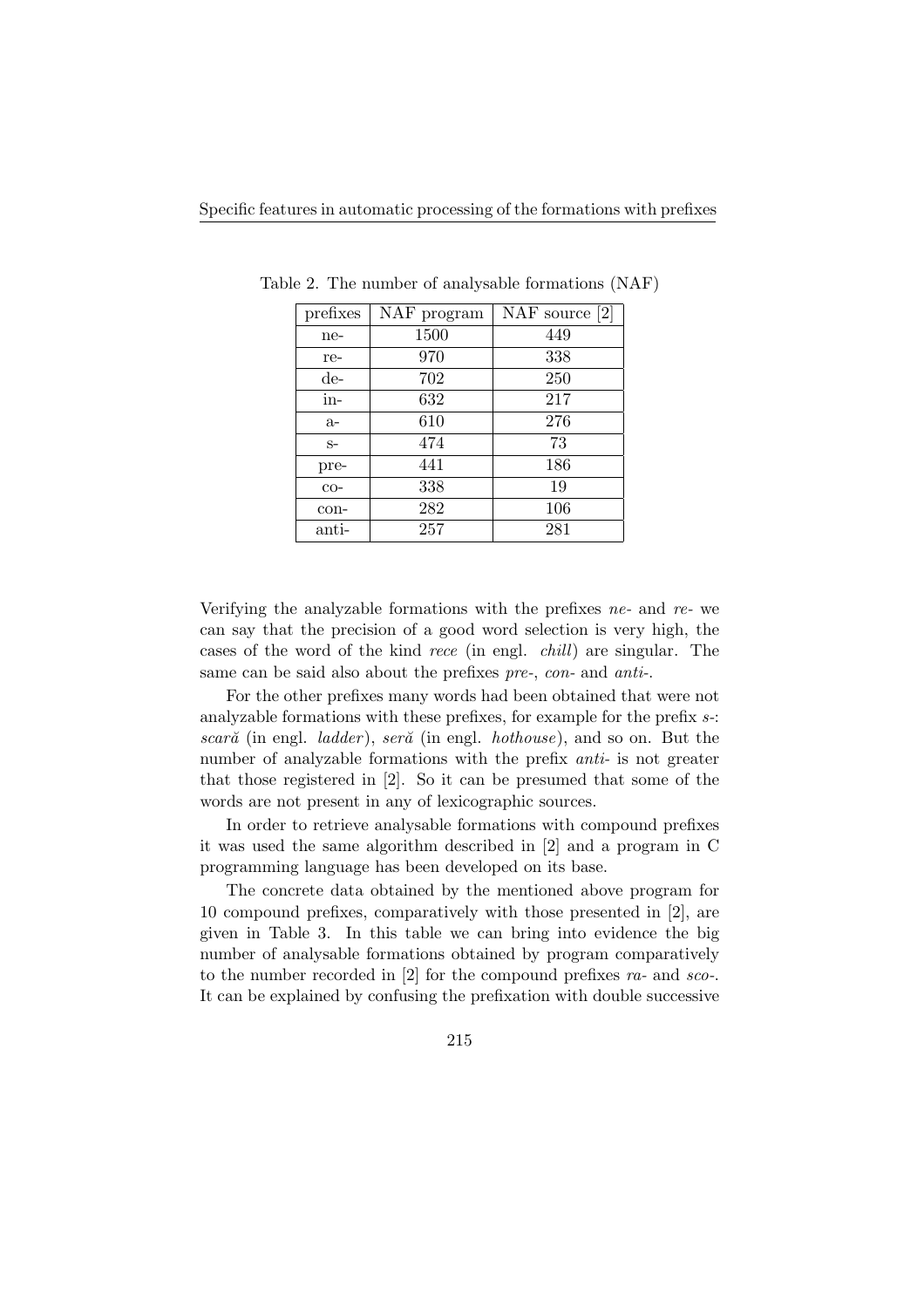| the prefix | NAF program | NAF source $[2]$ |
|------------|-------------|------------------|
| ra-        | 64          | 2                |
| $SCO-$     | 22          | 2                |
| ram-       |             |                  |
| apar-      |             |                  |
| ran-       | 3           |                  |
| rin-       | 3           |                  |
| sper-      | 2           |                  |
| metem-     |             |                  |
| meten-     |             |                  |
| rim-       |             |                  |

Table 3. The number of analysable formations (NAF)

prefixation with simple prefixes a- and respectively co- after that with  $re-(r-)$  and, respectively,  $s$ -. In other cases the expectable results were obtained, except the prefix  $rim$ - for which we didn't find the analysable formation rimbomba, which isn't present in the lexicon.

The obtained results suggest the idea that the algorithm for automatic extraction of the analysable formations with simple prefixes is not universal. It can be used in automatic extraction of the analyzable formations with long simple prefixes. For short simple prefixes the information about only graphic representation and part of speech proved to be insufficient for several simple prefixes. They need, probably, the semantic information about analyzable formations with such prefixes.

Although, we certainly can say that for long simple prefixes, the presented algorithm satisfies with a high precision the automatic extraction of the analyzable formations with simple prefixes. The results proved that the most numerous simple prefixes in analyzable formations registered in [2] coincide with the results of the program [9].

Nevertheless, the algorithm mentioned above will not help us to find the derivatives like: *deschis* (in engl. *opened*), *închis* (in engl. *closed*), (a) combina (in engl. (to) combine) and (a)  $\hat{i}mbina$  (in engl. (to)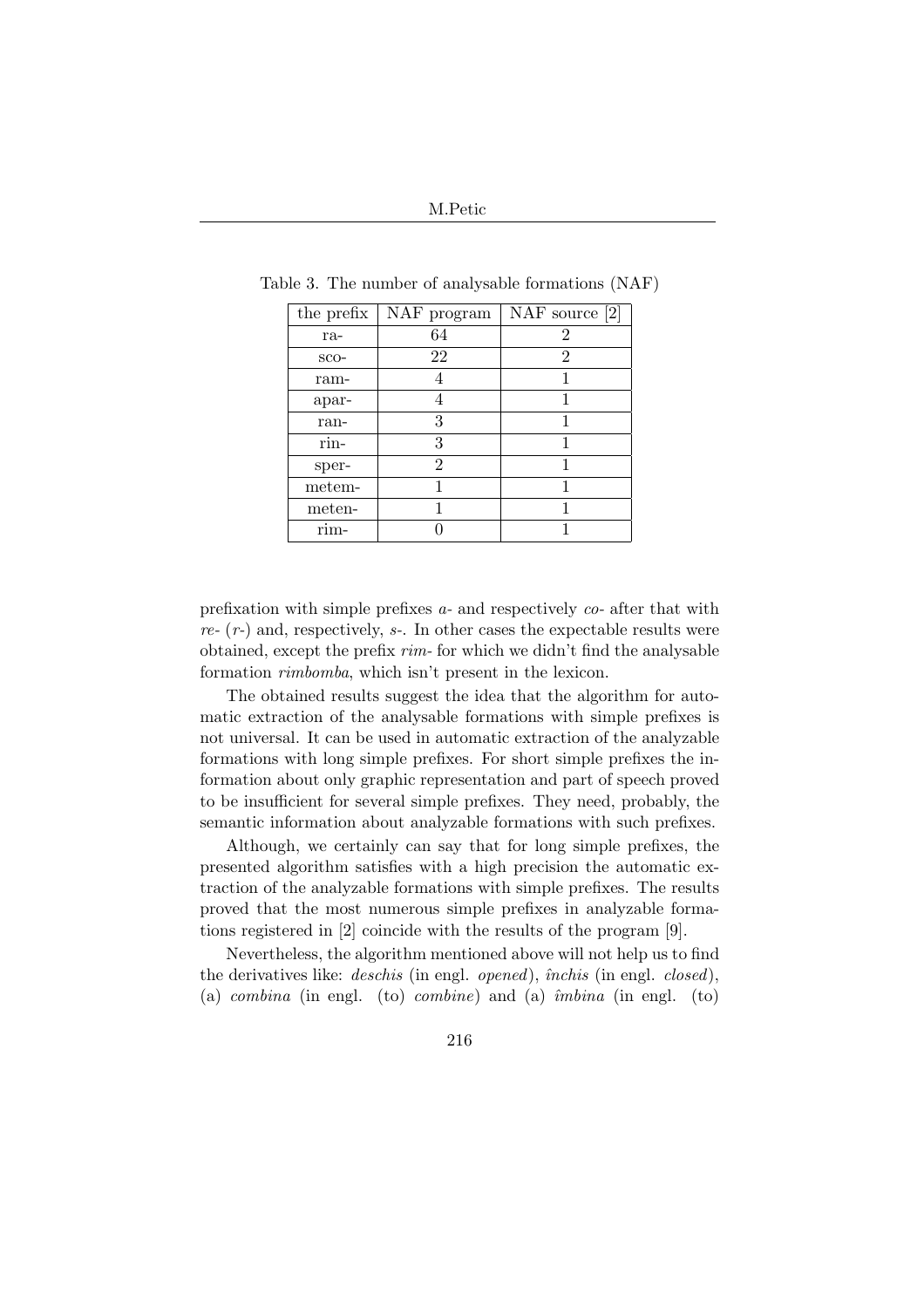*join*), *interbelic* (in engl. *interwar*) and *antebelic* (in engl. *prewar*). These words aren't analysable formations. They are semi-analysable formations. The prefix derivatives of this type are the words in which we can distinguish only the prefix as opposed to the other prefixed formations or compound words with a common root, inexistent as an independent word. So the method by which we recognize the analysable formations is not valid for semianalysable formations.

### 4 Automatic prefixation

According to quantitative characteristics discussed in section 3, the more frequent ones are  $\hat{m}$ -, ne-, des-, re-. As the prefixes  $\hat{m}$ - and des- have more phonetic variants and need more information in order to formulate prefixation rules, afterwards we will consider only the affixation by the romanian prefixes ne- and re-.

#### 4.1 The prefix ne-

According to [2] in The Dictionary of the Romanian language (DRL) there are registered 449 analysable formations, considering only one formation from a group (though its number is greater), having a common base: for example, *nemiscare* (in engl. *immobility*), but not *nemiscat*  $(in \text{ engl. } motionless), \text{ nemiscă} \text{tor (in engl. } motionless).$  Although, DRL has only a part of all existent formations with the prefix ne-, the number of derivatives from the DRL is small and it does not illustrate the real productivity of this romanian prefix (as a rule, the dictionary does not include obvious formations). Since the derivation with neforms an open system, it does not contain the formations from other sources.

It is important to note the preference of this prefix to the adjectives of participle origin (in our case that ends in:  $-at$ ,  $-it$ ,  $-it$ ,  $-it$ , because the others face more difficulties in participle recognition), and also those derivatives with the suffixes -tor, -bil, -os in relation with verbal bases. In DRL, the formations from the adjectives derivated by other suffixes are, as a rule, fortuitous. The creations with  $ne$ - from the primary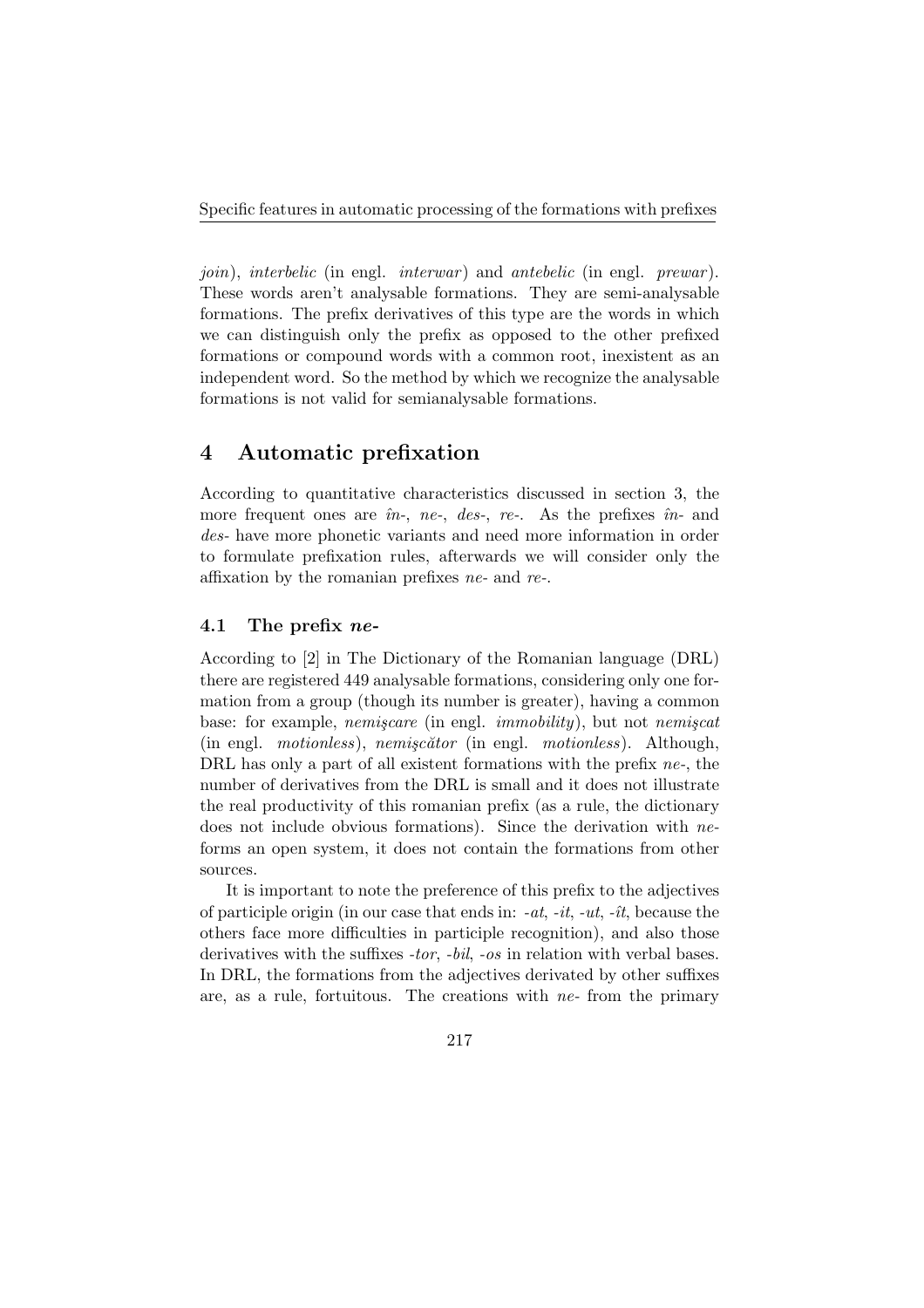adjective are, in general, not numerous and unusual.

The formations with ne- from the verbs are not numerous. The derivations from verbs, being not specific for the prefix ne-, can be from adjectives of participle origin or some derivatives with suffixes. The prefix ne- is grammaticalized in relation with gerund, participle and supine of the verbs, replacing completely the negation nu (engl. not).

The derivation with romanian prefix *ne*-constitues an open system. Wordbases to which this prefix can be attached are of various origin, where the prefix *ne*- can be attached, valid in literary language in general, it does not function in popular and familiar ones, where in spontaneous constructions, the prefix *ne*- can deny any kind of word. The prefix *ne*- is productive in all literary styles of the language.

Thus, from those mentioned above we can infer the following rules for the prefix ne-:

- from the adjectives derivated by suffixes  $-tor$ ,  $-bil$ ,  $-os$  we form adjectives derivated by the prefix ne-;
- from the participle ended with  $-at$ ,  $-it$ ,  $-it$ ,  $-it$ ,  $-\hat{u}$  we form adjectives derivated by prefix ne-;
- from the gerund we form adjectives derivated by prefix *ne*-.

#### 4.2 The prefix  $re$ -

According to [2] in DRL the number of analysable derivatives with reis 283. To these words we can add 55 derivatives from other sources (for example: Dictionary of neologisms, Morphological Dictionary, Actual Romanian Language, etc), the most numerous derivatives are those verbal obtained from verbs (analysable formations). Many of semianalysable formations with the romanian prefix re- is related with those semianalysable derivatives with romanian prefixes  $\hat{m}$ - ( $in$ -), con-.

The prefix re- is not attached, as a rule, to the words which begin with  $r$ +vowel [2]. In fact, there are some derivatives of this case: reromanizare (in engl. reromanization), rerafinare (in engl. repurifying), reruralizare (in engl. reruralization).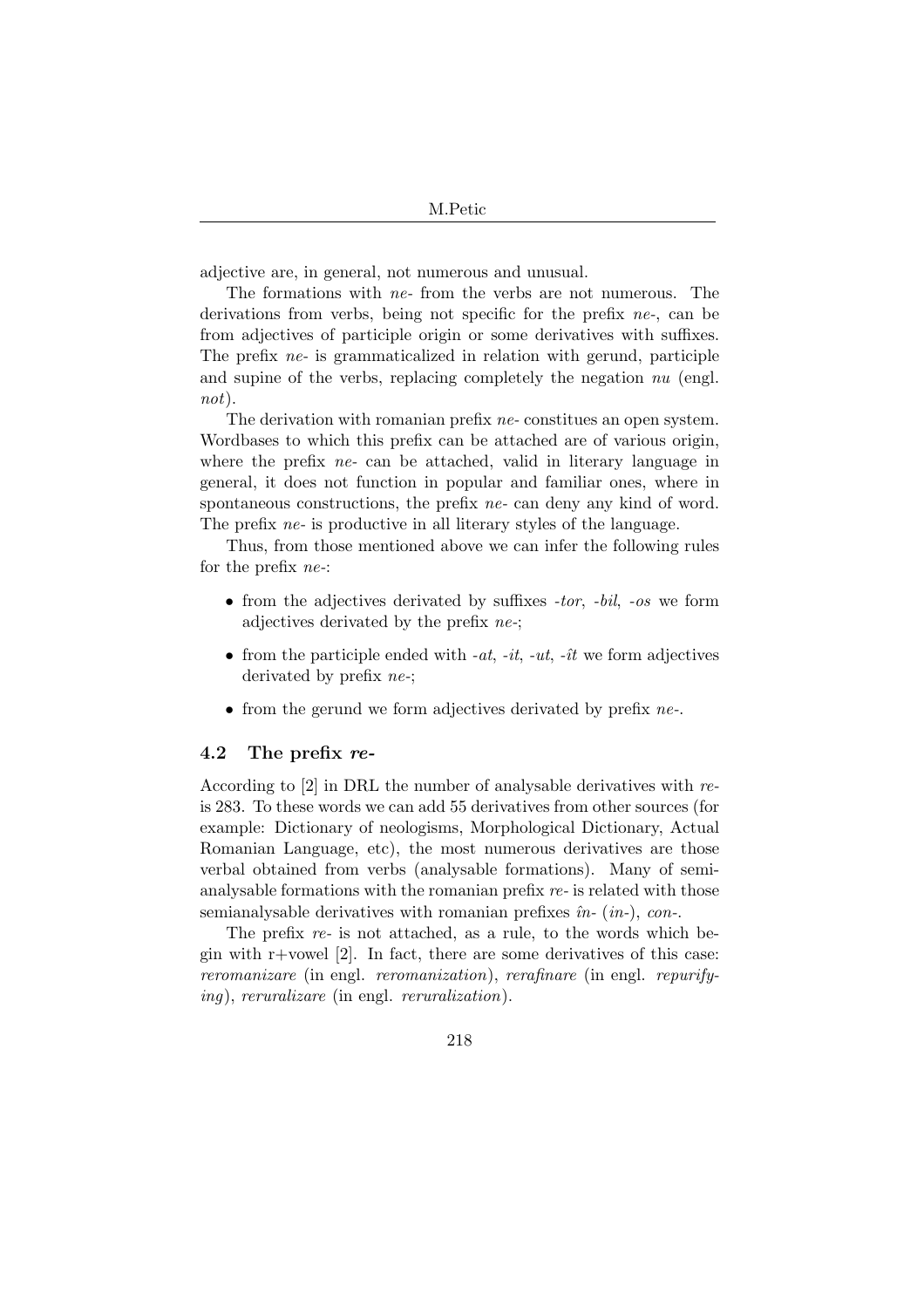The wordbases at which the prefix re- is attached are of different origin, both ancient (latine, slave, hungarian, turkish, greek), and modern (neologic).

Actually, the romanian prefix re- can be attached to any verbal wordbase. Another observation is that the nouns formed from the present infinitive of the verb by adding the suffix -re form derivative by prefix re-. The derivatives with this prefix can be found in all literary styles of the Romanian language.

So, we can define the following rules for the romanian prefix refrom the infinitive of the verbs we form:

- verbs derivatives with prefix  $re$ .
- nouns derivatives both with prefix  $re$  and the suffix  $-re$ .

#### 4.3 The methodology of automatic prefixation

The rules formulated above need knowledge only about graphic representation of a word and its part of speech. The source [6] contains 28932 words which are divided into flection groups depending on its way of forming. Dividing into a set of other flection groups, as it was observed from the rules above, does not influence the process of forming the derivatives with the romanian prefixes  $ne$ - and  $re$ -. It is important to mention that the obtained derivatives based on formulated rules above will inherit the flection group of the wordbase of the derivative, except only the case of noun forming from the verb.

Examining the words from the lexicon and concatenating the prefix respectively to those ones which correspond to the categories established by the rules above, an algorithm of analysable derivation with romanian prefixes  $ne$ - and  $re$ - is implemented in a unit capable to generate new words.

#### 4.4 The results

The developed program based on the algorithm mentioned above enriched the lexicon with 417 derivatives with the romanian prefix ne-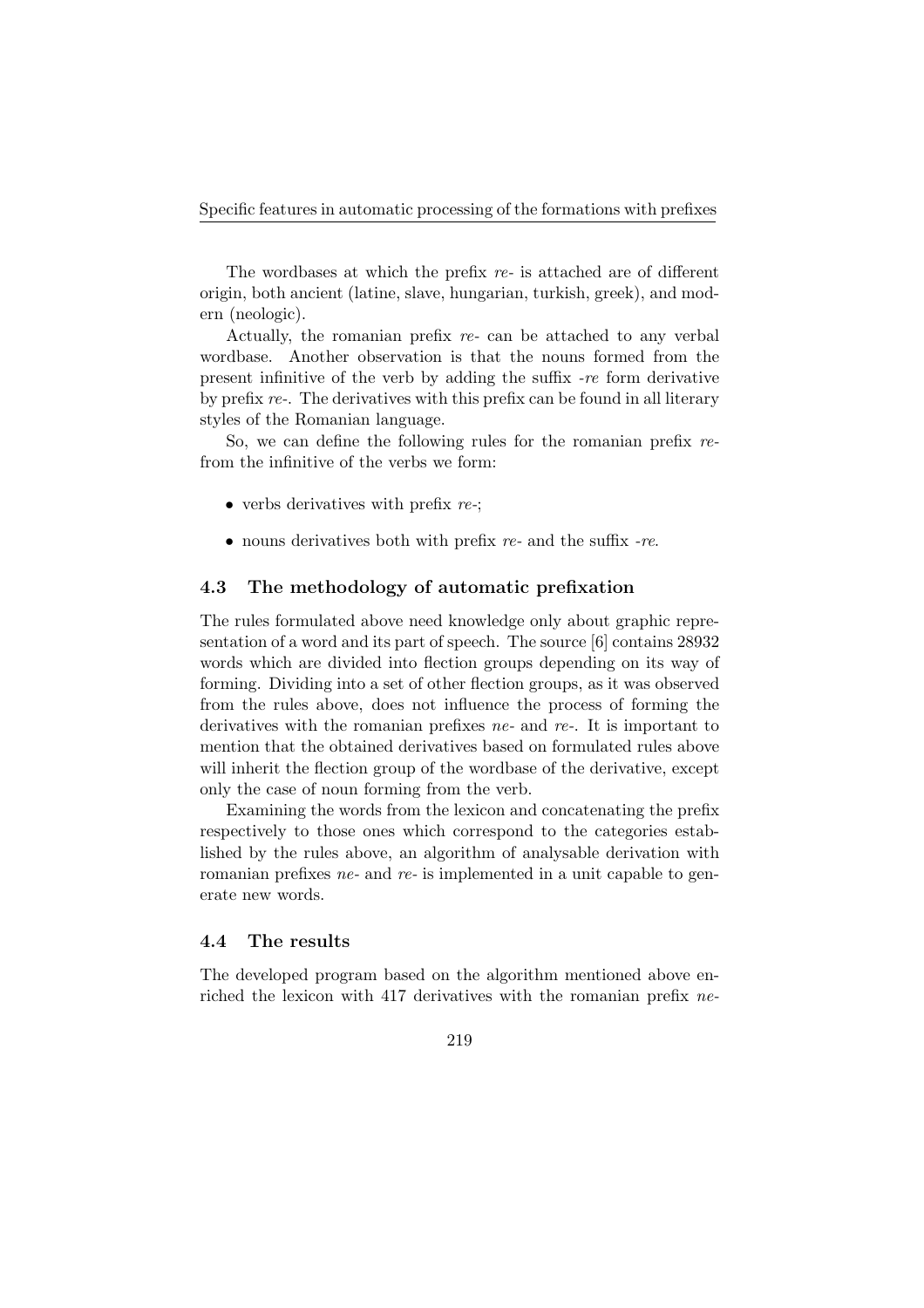| M.Petic |  |
|---------|--|
|         |  |

and 9014 derivatives with the prefix re-. In Table 4 there are the results obtained for the analysable derivatives rules with the romanian prefixes ne- and re- for adjectives and verbs. Taking into consideration that the lexicon had already 216 words that began with ne-, the growth is about 1,9 times. In the same way the number of the words that begin with re- is 454, so the growth is 19 times. As a result, the growth of derivatives is 9430 words with the romanian prefixes ne- and  $re$ , that represents about  $1/3$  of the initial lexicon. In the process of flection of these words with the help of the programs described in [10] we will obtain 250340 of flected forms.

Table 4. The results obtained for analysable derivation rules with romanian prefixes ne- and re- for adjectives and verbs

| prefixes | part of speech                 | suffixes             | nr. of derivatives |
|----------|--------------------------------|----------------------|--------------------|
|          |                                | -tor                 | 72                 |
|          | Adjective                      | $-OS$                | 46                 |
| ne-      |                                | -bil                 | 20                 |
|          | Participle                     | $-at, -it, -ut, -it$ | 261                |
|          | Gerund                         | $-ind$               | 17                 |
| re-      | Verb                           |                      | 4507               |
|          | Nouns from verb                | -re                  | 4507               |
|          | Total number of wordbases with | 9430                 |                    |
|          | prefixes $ne$ - and $re$ -     |                      |                    |

Thouth the statistics presented in Table 4 is important, there are some moments that can be brought into the evidence. The number of the derivatives obtained by the romanian prefixes  $ne$ - and  $re$ - includes also those that are already contained in [5] and in DEX.

So, there is one derivative prefixed by ne- that is already included in [5] and 20 that are in DEX. In this case the number of true new words automatically generated is 397, that represents 95,43% of the initially generated words.

Analogous, the number of already existent words with romanian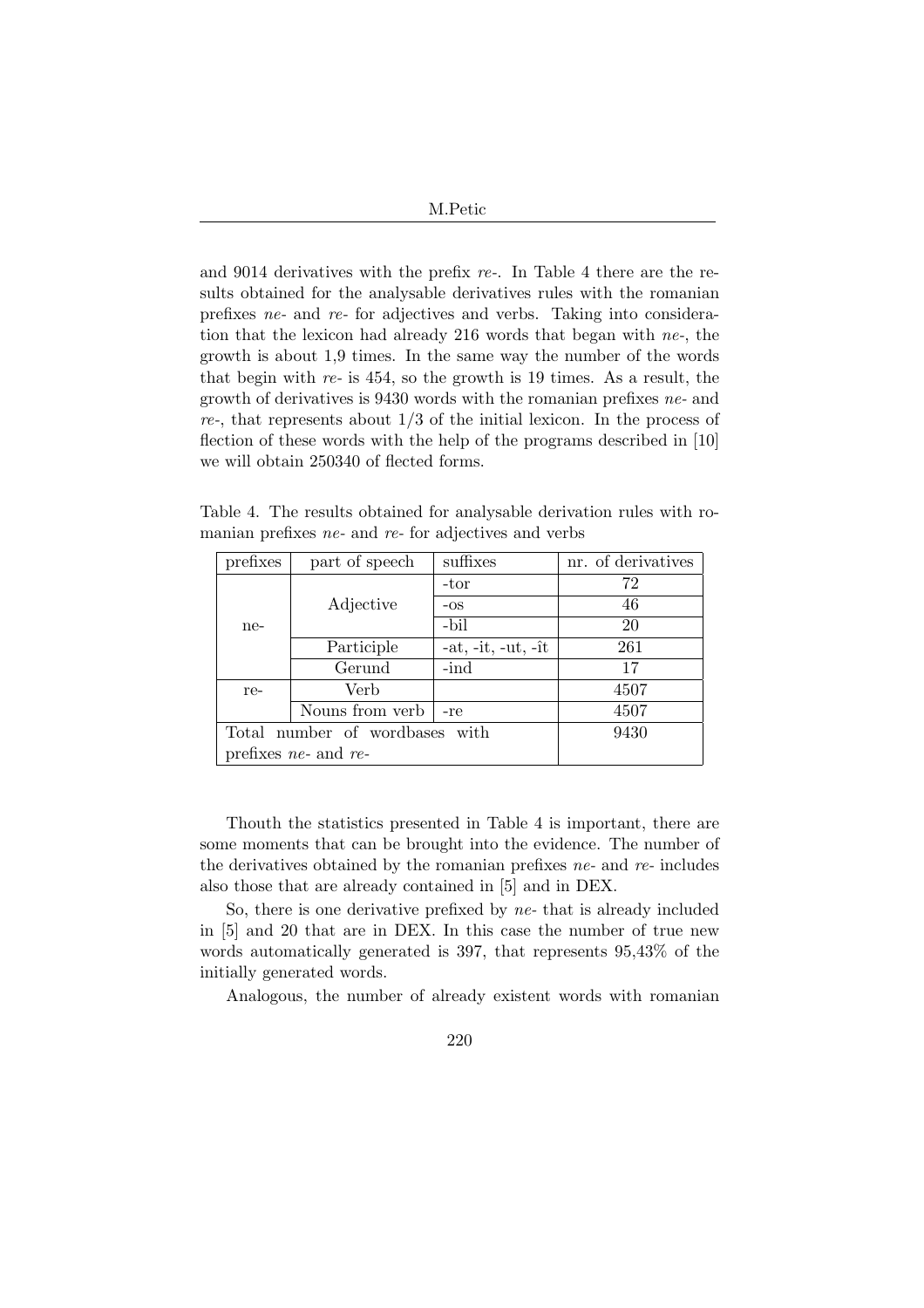prefix re- in [5] among those automatically generated is 27, and in DEX 298. Thus, the number of really new words is 8698, that constitutes  $96,49\%$  from those automatically generated by the romanian prefix re-.

If we will exclude the words that had already been prefixed with the affixes ne- and re- the number of the remained derivates will constitute 391 and, respectivelly, 8504. Although among the remained words there are also the ambigous ones. There are 362 perfectly valid words with prefix ne- and 7834 with prefix re-, that represent  $91.18\%$  and respectivelly 92.12% of new automatically generated words.

# 5 Conclusions

As only two romanian prefixes *ne*- and *re*- have been studied in new words generation, it proved their good productive properties in automatic affix derivation. In addition, those derivational rules, except the fact that the information about the part of speech and graphic representation is needed, require also the semantic and etymologic information of the wordbases to which they are attached. It was ascertained that in the existent lexicon it is difficult to distinguish the derivatives and the words that begin with the same sequence of letters of the correspondent prefix. In general, the derivatives generated by the correspondent rules would inherit the flection group from the derivatives wordbase, except the case when the verb is transformed in the noun.

# References

- [1] Iorgu Iordan. Limba română contemporană. București, Editura Academiei, 1970.
- [2] Formarea cuvintelor în limba română. (vol. Colectiv), București, Editura Academiei, 1970.
- [3] Al. Graur, Mioara Avram (redactori responsabili). Formarea cuvintelor în limba română, vol. II, București, Editura Academiei, 1978.